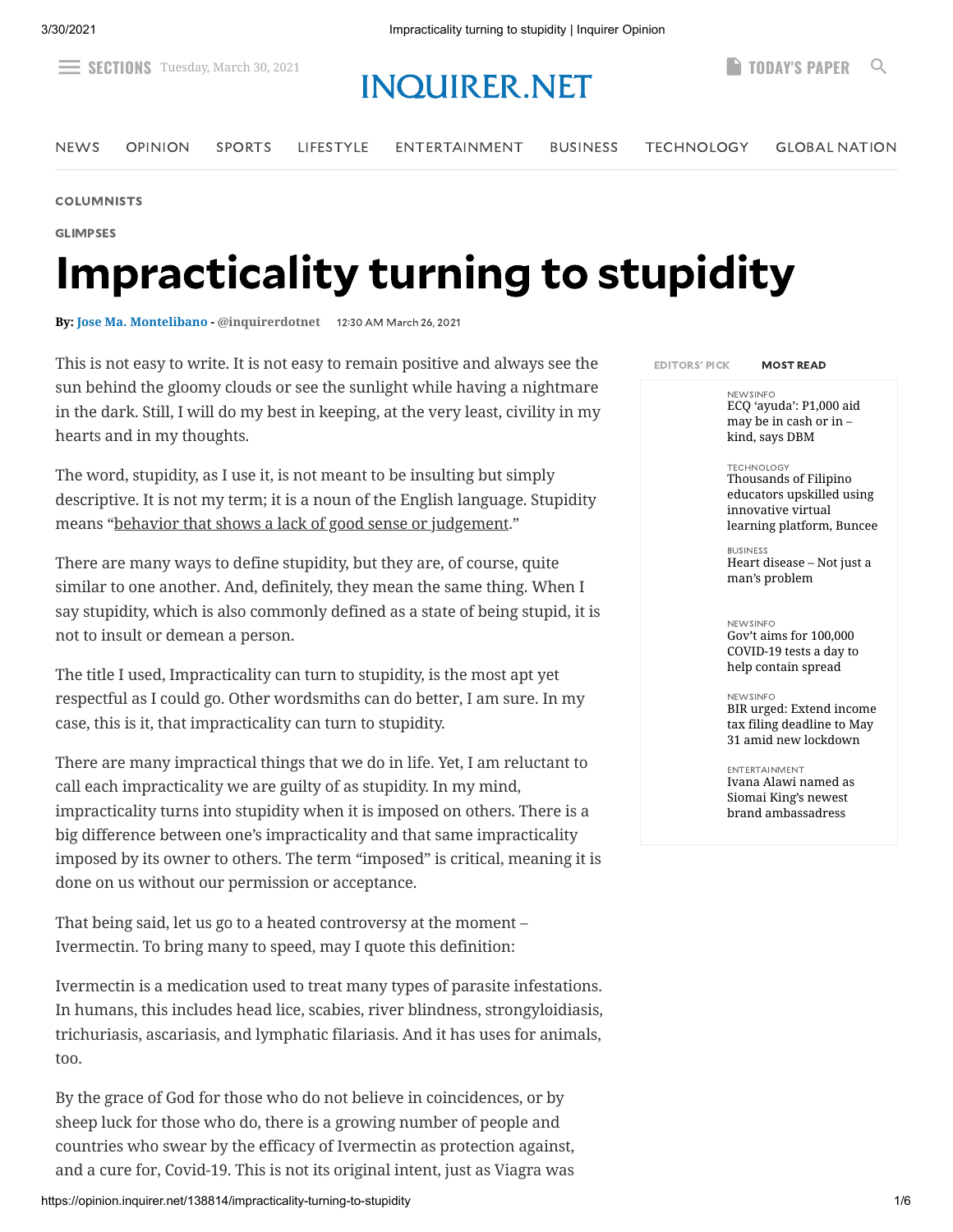$\equiv$  **SECTIONS** Tuesday, March 30, 2021 **INIAI IID FD NIFT** 

There is a raging technical debate about the safety and efficacy of Ivermectin when used against Covid-19. The safety record of Ivermectin would embarrass most chemical medicines or drugs, and that is over 40 years of use. How effective Ivermectin is, though, is questionable, not in its potential but in its consistency. There are volumes of testimonials from those who have used it or have been treated with it, testimonials from doctors and patients. If we cannot call all of them as liars, then we must assume that they told their truths as they experienced it.

On the other hand, there is some sleight of hand going on that is being used by some medical authorities in describing the harmful effects of Ivermectin. Everything that I have read from the anti-Ivermectin officials says that it MAY be harmful. That is all they can say because 40 years of safe use is not easy to debunk or dismiss. I have been taking chemical medicines for various ailments from common colds to diabetes for several decades. Practically all of them had warnings in fine print that they MAY be harmful under certain conditions.

Since medicine is a game of benefits versus harm, anti-Ivermectin authorities and doctors hype the POSSIBLE harmful effects without saying that 40 years of use of the medicine has not had any significant or noticeable harmful consequences on the millions who have used them – human beings and animals. All the vaccines out there against Covid-19 that we are waiting for cannot claim the same safety levels of Ivermectin, not until 40 years later.

So it boils down to the benefit side of Ivermectin. The fact is that there are testimonials, the number of which have been too many to keep count of because nobody tried to count them in the first place. But even here in the Philippines, aside from the countries that have authorized its use against Covid-19, as prophylaxis or treatment, there is a growing number of grateful patients and a much bigger number of believers.

Why are there so many believers when Ivermectin remains largely unknown to most Filipinos? One simple reason. Ivermectin offers hope. The DOH does not offer hope. The doctors who speak against Ivermectin do not offer hope. Maybe even the whole of government cannot offer hope as Ivermectin can if word gets around to ordinary and poor Filipinos who cannot afford any preventive medical alternative approved by DOH.

In other words, DOH and its blind adherents cannot measure the fear and helplessness of Filipinos. They are sensitive only to themselves and their libraries of knowledge.

Impractical. DOH-approved medicines to prevent or cure Covid-19. Impose that impracticality and something worse than Covid-19 arises – stupidity.